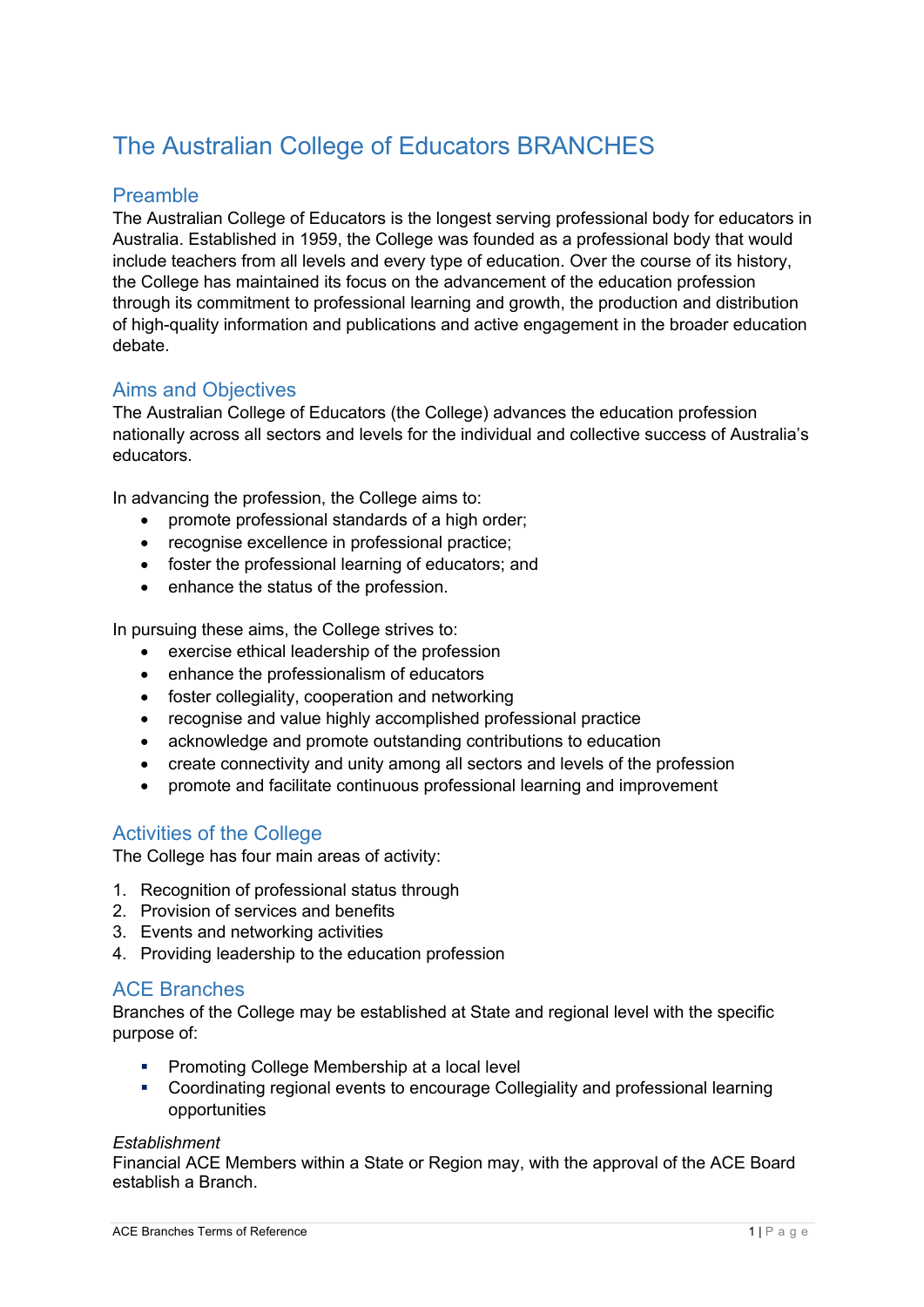Members of ACE Branches must adhere to the policies and procedures of the Australian College of Educators.

ACE Branches will be reviewed annually by the ACE National Board to determine their continuation. A branch may be dissolved by the ACE National Board.

# **Purpose**

ACE Branches are specifically established to facilitate geographically defined events and activities that:

- § promote membership of the College
- **•** encourage collaboration and collegiality

# **Scope**

ACE Branches are confined to activities within a defined/set geographical location.

# Terms of Reference

#### *Branch Management*

Each Branch will be managed by a Branch Committee.

The membership of the branch committee will comprise:

- § A minimum of five and a maximum of nine current financial members from the geographically defined location unless special consideration to alter the Committee membership is granted by the ACE National Board
- § A Branch Chair who is selected from the members of the Branch Committee by the members of the Committee and must be a current financial member
- A Branch Secretary who is selected from the members of the Branch Committee by the members of the Committee and must be a current financial member

The Branch committee will endeavor, to the best of their ability, to ensure a balance of representation including, but not limited to, gender, educational system, educational sector, professional positions.

The terms of office are two years with the option to be nominated for re-election for a subsequent two years.

Branch Committees agree to adhere to the College's policies and procedures in relation to all College activities.

The ACE National Office will provide support and advice to the Branch Committees including facilitating web based and/or in person meetings.

#### *Roles of Branch Committee Members*

- a. Branch Chair will:
	- a) Be responsible for relaying the decisions of the ACE Board to the State Committee and Regional Chairs (and vice versa)
	- b) Take overall responsibility for the activities of the State, including preparation of the State Committee's annual report and ensuring compliance with ACE policies and procedures as set by the ACE Board
	- c) Preside over State Committee meetings
	- d) Maintain the privilege of a casting vote in the circumstances of a tied vote at a State Committee meeting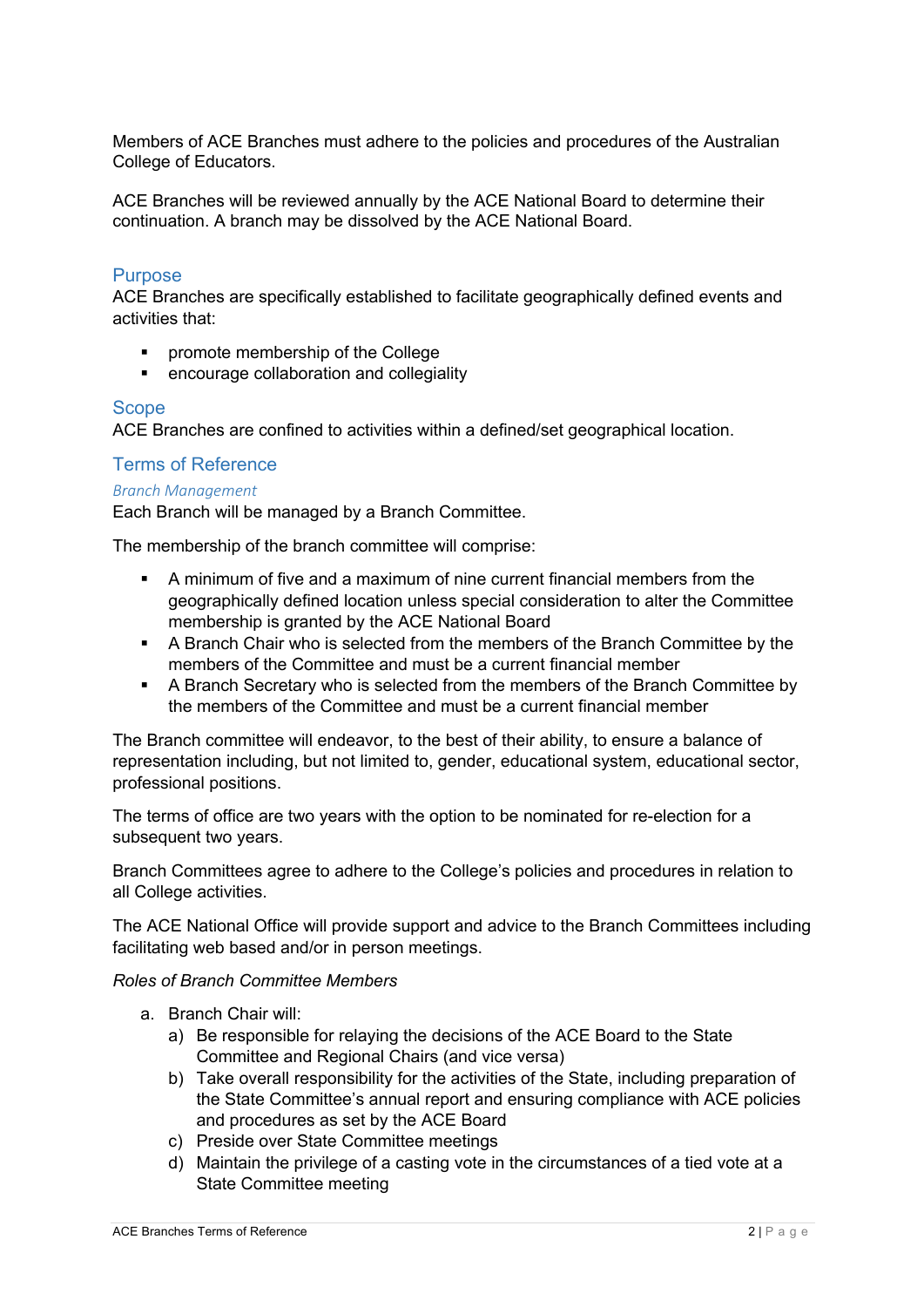- e) Represent the College at state based formal functions where possible
- f) Network with other Branch Chairs
- b. Branch Secretary will:
	- a) Be responsible for ensuring that full contact details for all Branch Committee Members are kept up to date and provided to ACE National Office
	- b) Deal with correspondence relating to the Branch
	- c) Keep appropriate records of all meetings
	- d) Keep a record of Branch activities
	- e) Ensure relevant notices are circulated to all members of the Branch Committee
	- f) Prepare Brach reports and communiques and provide to the National Office for distribution to ACE members within the Branch

# *Branch Elections*

After the ACE National Board has approved the formation of a Branch the members will establish the Committee in accordance with the following procedures:

- § The National Office will send out a notification to ACE members within the State/Region of the establishment of a Branch and will seek nominations.
- § Should there be more nominations than positions available, ACE members within the State/Region will be asked to vote and select the candidates they believe will best represent the College to be appointed to the Branch Committee.
- § Eligible nominations received by the National Office will be placed on a ballot that will be distributed to the ACE members within that State/Region for the purposes of voting.
- The ACE Director will be the returning officer for any elections.

### *Branch Operations*

ACE Branches may structure their operations in accordance with their activities and forward calendar. Branches must ensure the following requirements are met:

- 1. Meet at least once a term and prepare appropriate meeting minutes to be filed with the ACE National Office
- 2. Develop a forward calendar of events and activities to be submitted to the ACE National Board for approval by December of each year
- 3. Ensure compliance with ACE policies and procedures including those relating to budgets and financial matters

# Scope of Authority

The Branch Chairs and other Branch Committee members holding a designated position will be accountable to the ACE National Board through the National Office.

#### *Financial Management*

Branch Committees must comply with the stated financial management policies and procedures as specified by the ACE National Office. This includes:

- § Completing required financial documentation including proposed budgets for events and activities
- Applying for approval to the National President to hold 'free of charge' ACE events
- Comply with the stated fee structure for ACE events and activities (including offering complimentary tickets) as specified by the ACE National Board

# Members of an ACE Branch Committee **cannot**: